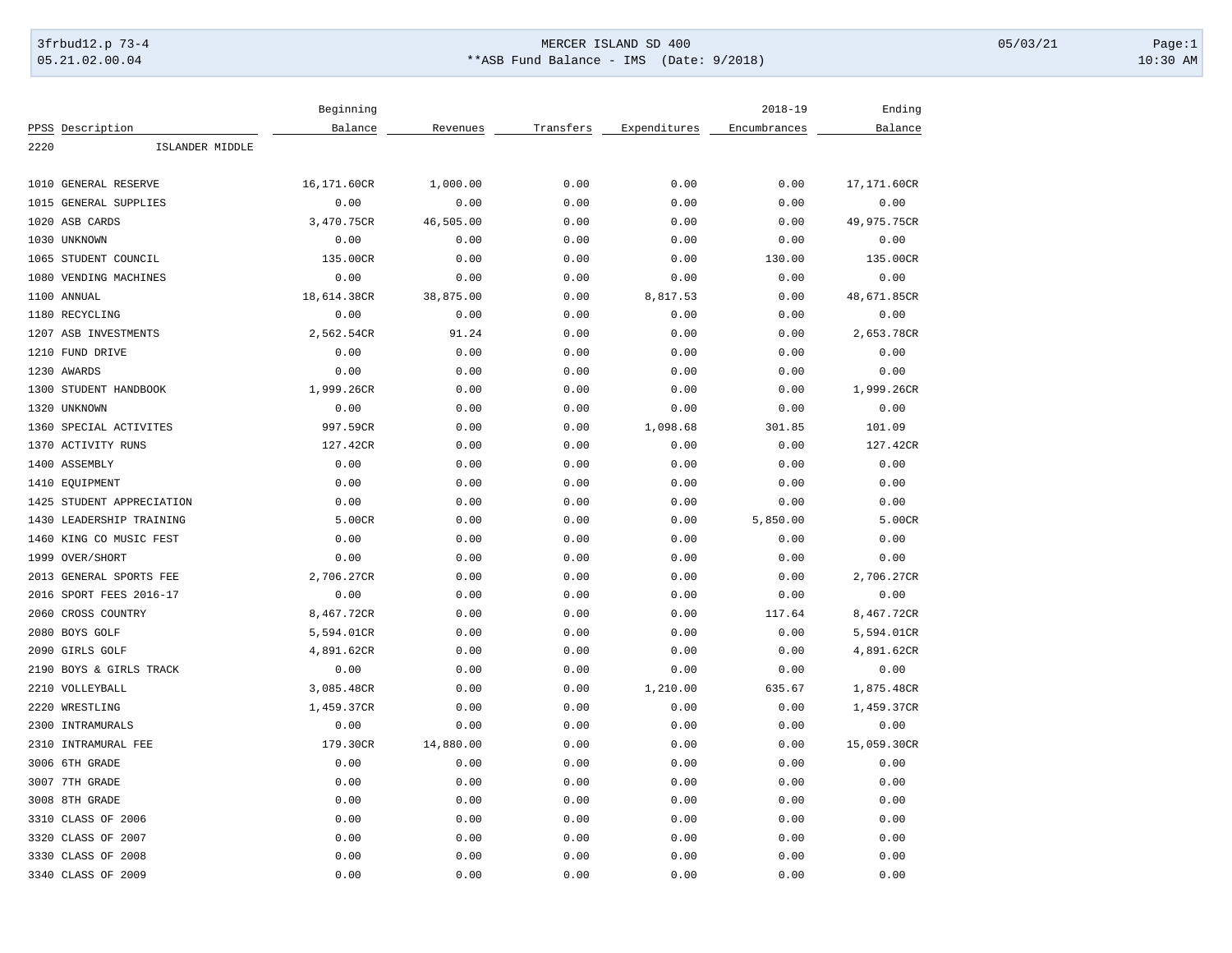## 3frbud12.p 73-4 Page:2 05.21.02.00.04 \*\*ASB Fund Balance - IMS (Date: 9/2018) 10:30 AM

|      |                                    | Beginning                       |                                |                          |                              | $2018 - 19$                                 | Ending       |
|------|------------------------------------|---------------------------------|--------------------------------|--------------------------|------------------------------|---------------------------------------------|--------------|
|      | PPSS Description                   | Balance                         | Revenues                       | Transfers                | Expenditures                 | Encumbrances                                | Balance      |
| 2220 | ISLANDER MIDDLE                    |                                 |                                |                          |                              |                                             |              |
|      | 4020 CHESS CLUB                    | 0.00                            | 0.00                           | 0.00                     | 0.00                         | 0.00                                        | 0.00         |
|      | 4040 UNKNOWN                       | 0.00                            | 0.00                           | 0.00                     | 0.00                         | 0.00                                        | 0.00         |
|      | 4050 BAND OPERATIONS               | 81.10CR                         | 290.00                         | 0.00                     | 931.49                       | 860.00                                      | 560.39       |
|      | 4052 MORNING JAZZ                  | 23,517.49CR                     | 5,750.00                       | 0.00                     | 0.00                         | 0.00                                        | 29,267.49CR  |
|      | 4080 CHOIR                         | 0.00                            | 0.00                           | 0.00                     | 0.00                         | 0.00                                        | 0.00         |
|      | 4105 DANCE CLUB                    | 0.00                            | 0.00                           | 0.00                     | 0.00                         | 0.00                                        | 0.00         |
|      | 4120 DRAMA                         | 87.34CR                         | 0.00                           | 0.00                     | 0.00                         | 0.00                                        | 87.34CR      |
|      | 4195 GLOBAL CITIZENSHIP            | 0.00                            | 0.00                           | 0.00                     | 0.00                         | 0.00                                        | 0.00         |
|      | 4250 MATH CLUB                     | 0.00                            | 0.00                           | 0.00                     | 0.00                         | 0.00                                        | 0.00         |
|      | 4260 ORCHESTRA                     | 0.00                            | 0.00                           | 0.00                     | 0.00                         | 0.00                                        | 0.00         |
|      | 4420 5TH GRADE ACTIVITY            | 0.00                            | 0.00                           | 0.00                     | 0.00                         | 0.00                                        | 0.00         |
|      | 4430 NATURAL HELPERS               | 4,102.80CR                      | 0.00                           | 0.00                     | 0.00                         | 0.00                                        | 4,102.80CR   |
|      | 4540 SCIENCE CLUB                  | 0.00                            | 0.00                           | 0.00                     | 0.00                         | 0.00                                        | 0.00         |
|      | 4545 ROBOTICS CLUB                 | 857.39CR                        | 0.00                           | 0.00                     | 343.15                       | 940.61                                      | 514.24CR     |
|      | 4710 DESTINATION IMAGINATION       | 0.00                            | 0.00                           | 0.00                     | 0.00                         | 0.00                                        | 0.00         |
|      | 6000 PRIVATE MONEYS                | 0.00                            | 0.00                           | 0.00                     | 0.00                         | 0.00                                        | 0.00         |
|      | 6330 UNKNOWN                       | 0.00                            | 0.00                           | 0.00                     | 0.00                         | 0.00                                        | 0.00         |
|      | 6360 UNKNOWN                       | 0.00                            | 0.00                           | 0.00                     | 0.00                         | 0.00                                        | 0.00         |
|      | 6410 RED CROSS                     | 0.00                            | 0.00                           | 0.00                     | 0.00                         | 0.00                                        | 0.00         |
|      | 6430 UNKNOWN                       | 0.00                            | 0.00                           | 0.00                     | 0.00                         | 0.00                                        | 0.00         |
|      | 6510 UNKNOWN                       | 0.00                            | 0.00                           | 0.00                     | 0.00                         | 0.00                                        | 0.00         |
| 6520 | SHIFT TO SAFETY                    | 0.00                            | 0.00                           | 0.00                     | 0.00                         | 0.00                                        | 0.00         |
|      | 6700 UNKNOWN                       | 0.00                            | 0.00                           | 0.00                     | 0.00                         | 0.00                                        | 0.00         |
|      | 6705 GLOBAL GIVING                 | 0.00                            | 0.00                           | 0.00                     | 0.00                         | 0.00                                        | 0.00         |
|      | 6710 WA CULTURAL EXCHANGE          | 0.00                            | 0.00                           | 0.00                     | 0.00                         | 0.00                                        | 0.00         |
|      | 6720 UNKNOWN                       | 0.00                            | 0.00                           | 0.00                     | 0.00                         | 0.00                                        | 0.00         |
|      | 6780 WORLD OUTSIDE MY SHOES        | 0.00                            | 0.00                           | 0.00                     | 0.00                         | 0.00                                        | 0.00         |
|      | 6785 MIYFS                         | 0.00                            | 0.00                           | 0.00                     | 0.00                         | 0.00                                        | 0.00         |
|      | 6820 MAKE A WISH FOUNDATION        | 0.00                            | 0.00                           | 0.00                     | 0.00                         | 0.00                                        | 0.00         |
|      | 6825 FREE THE CHILDREN             | 0.00                            | 0.00                           | 0.00                     | 0.00                         | 0.00                                        | 0.00         |
|      | *ISLANDER MIDDLE                   | 99,113.43CR                     | 107, 391.24                    | 0.00                     | 12,400.85                    | 8,835.77                                    | 194,103.82CR |
|      | *Restricted for Fund Purposes      | ----------------<br>99,113.43CR | ----------------<br>107,391.24 | ----------------<br>0.00 | ===============<br>12,400.85 | --------------- ---------------<br>8,835.77 | 194,103.82CR |
|      | ---- *Associated Student Body Fund | 99,113.43CR                     | 107, 391.24                    | 0.00                     | 12,400.85                    | 8,835.77                                    | 194,103.82CR |